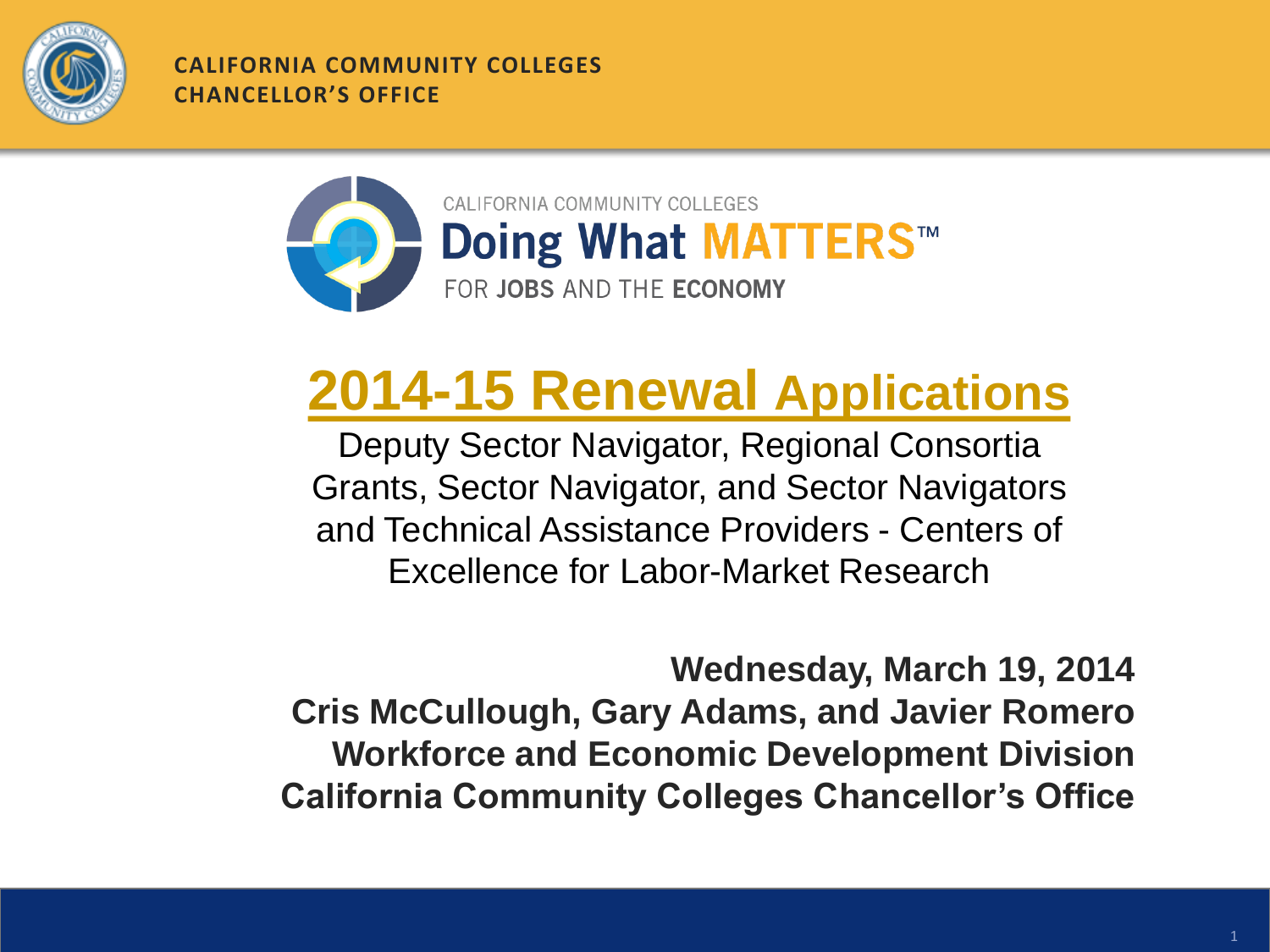

### **Format of Technical Assistance Conference**

<http://extranet.cccco.edu/Divisions/WorkforceandEconDev/WEDDRFAs.aspx>

- **Muting of Participants**
- Overview of Forms and Appendices
- Questions & Answers
- Clarification Questions send to: Abigail Singleton [asingleton@cccco.edu](mailto:asingleton@cccco.edu)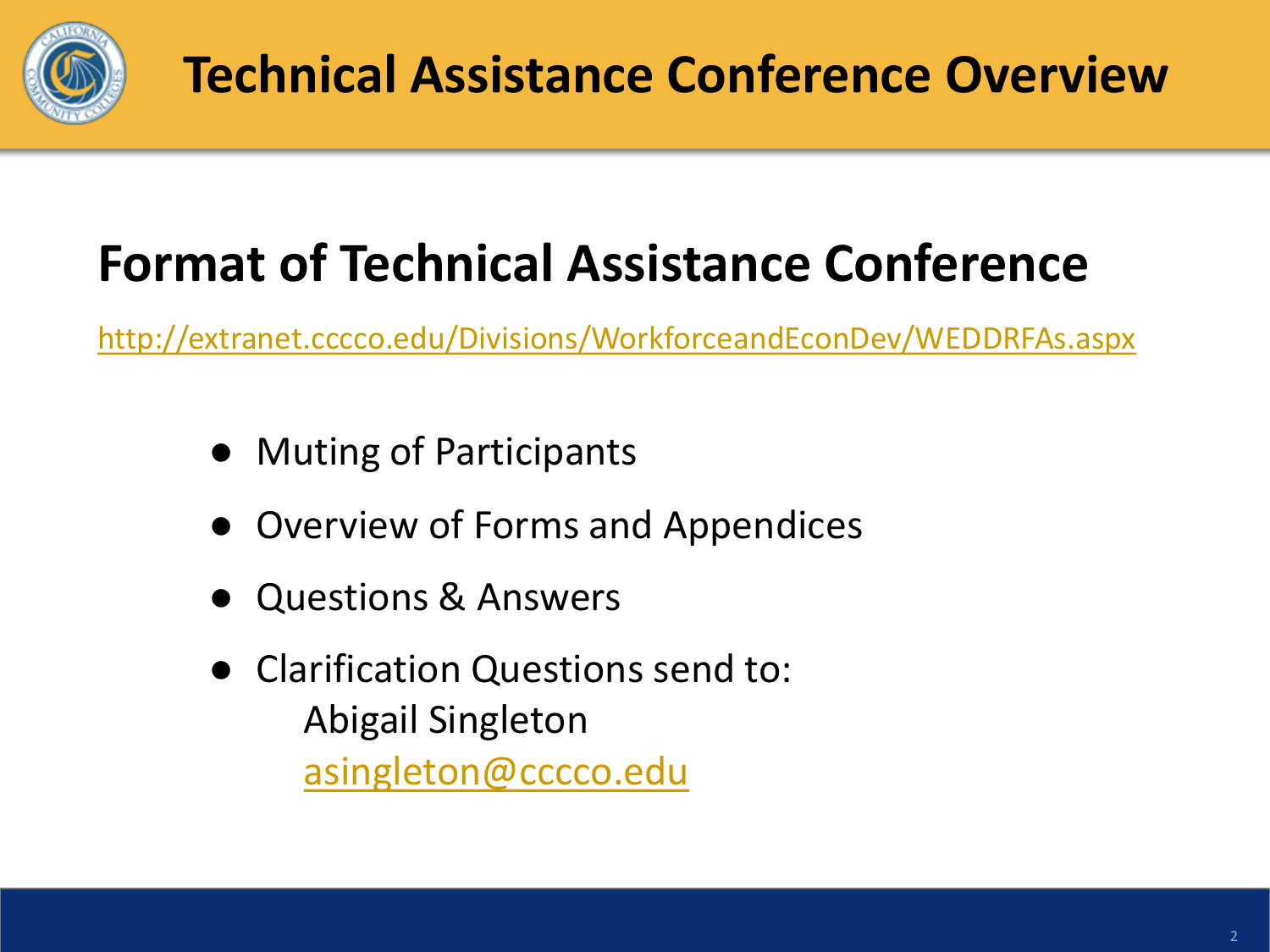

- SB 1402 (Lieu) and Perkins 1-B
- Funding varied, depending on award (Appendix E)
- Applications Due Date: **Friday, May 2, 2014**
- One Year Renewal Funding
- Objectives and metrics determined by regional collaborative process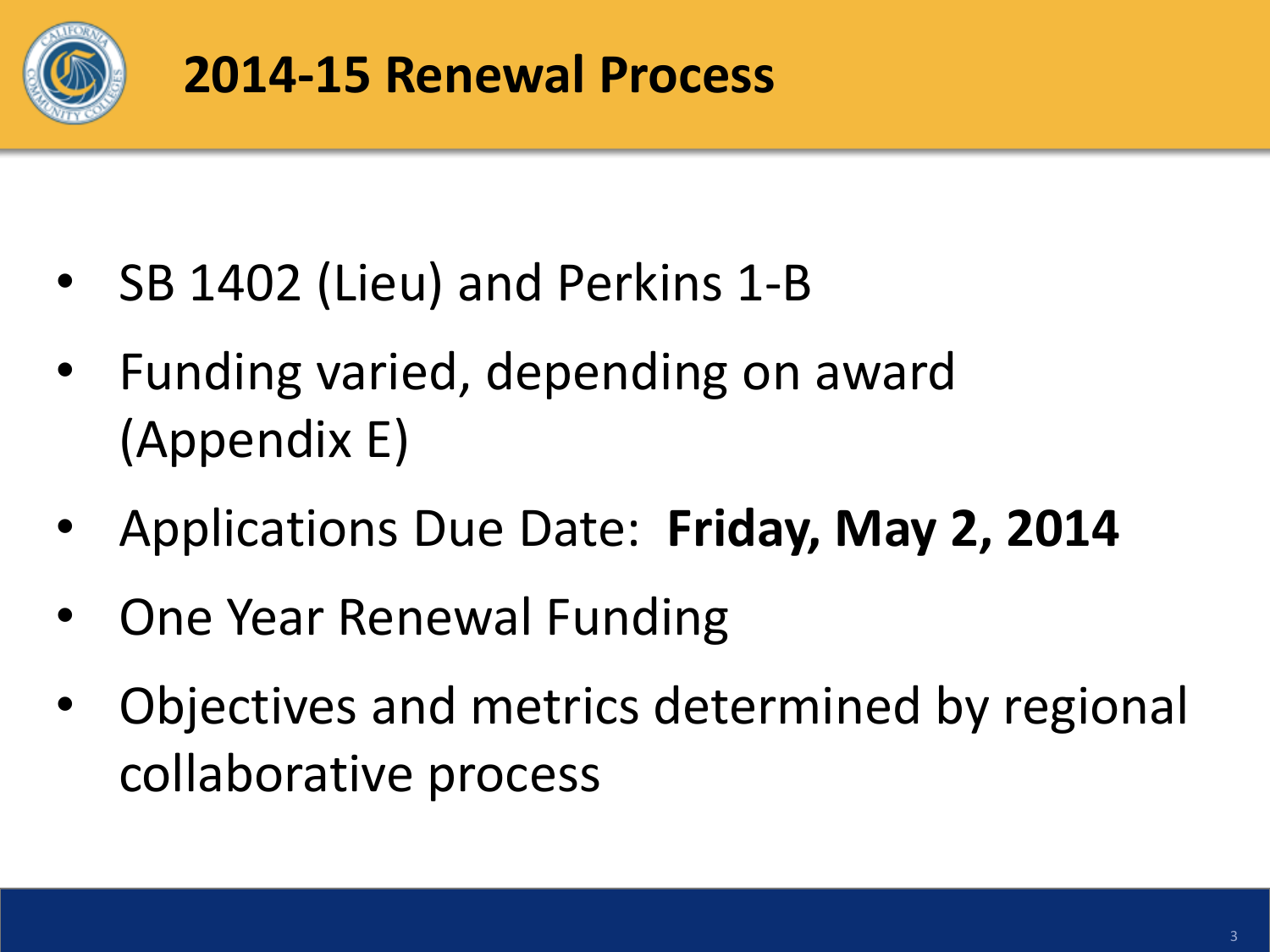

#### **Updated Common Metrics**

**[http://doingwhatmatters.cccco.edu/Launchboard/Resourc](http://doingwhatmatters.cccco.edu/Launchboard/Resources.aspx) [es.aspx](http://doingwhatmatters.cccco.edu/Launchboard/Resources.aspx)**

The data elements for the Common Metrics have been updated (see Key Talent Upload Guide):

- 1. Minor revisions to the Momentum Points to clarify their meaning
- 2. Refined data sources so half of the Momentum Point metrics can be automatically calculated and data collection simplified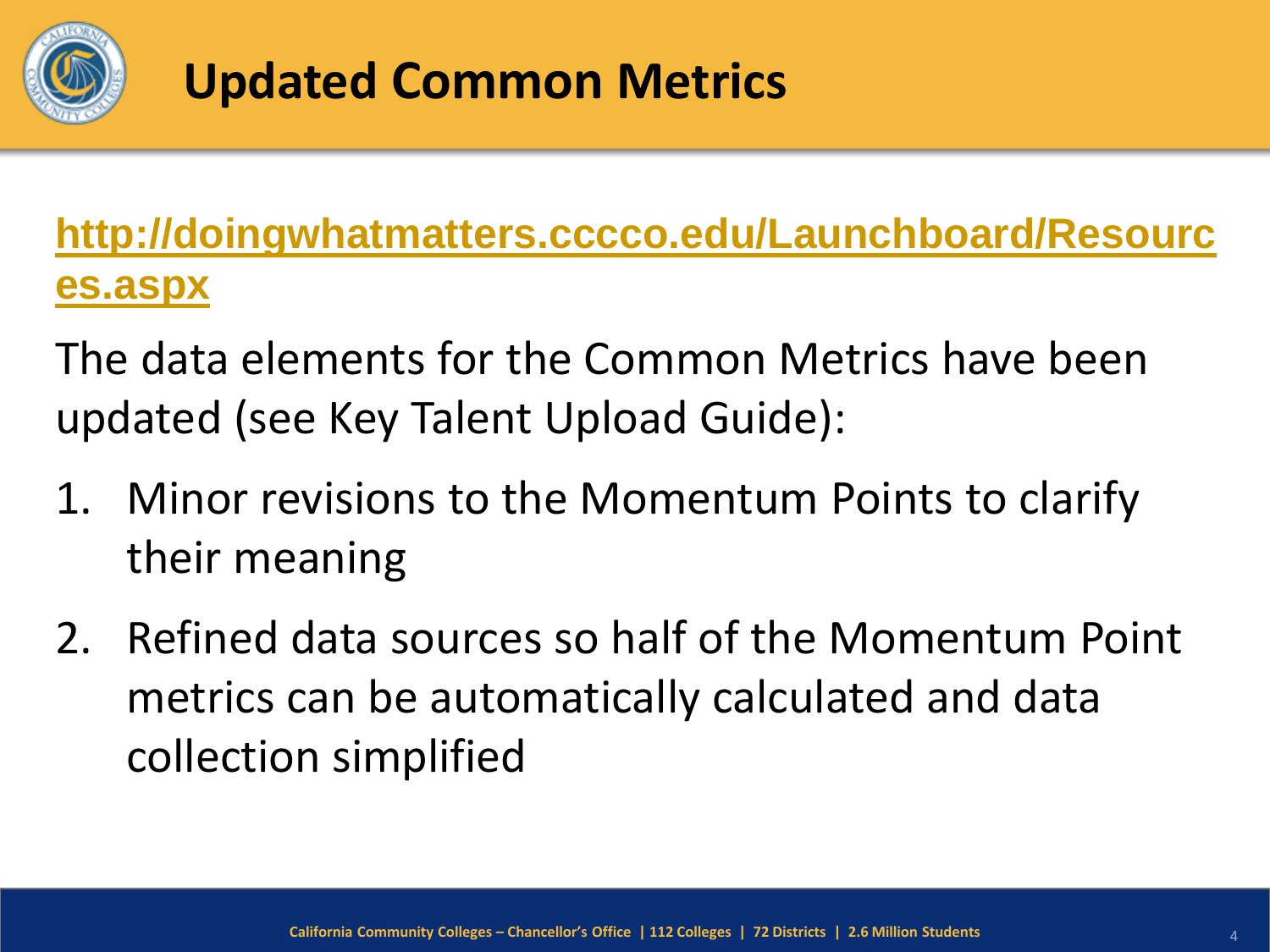

#### **Regional Collaborative Process**

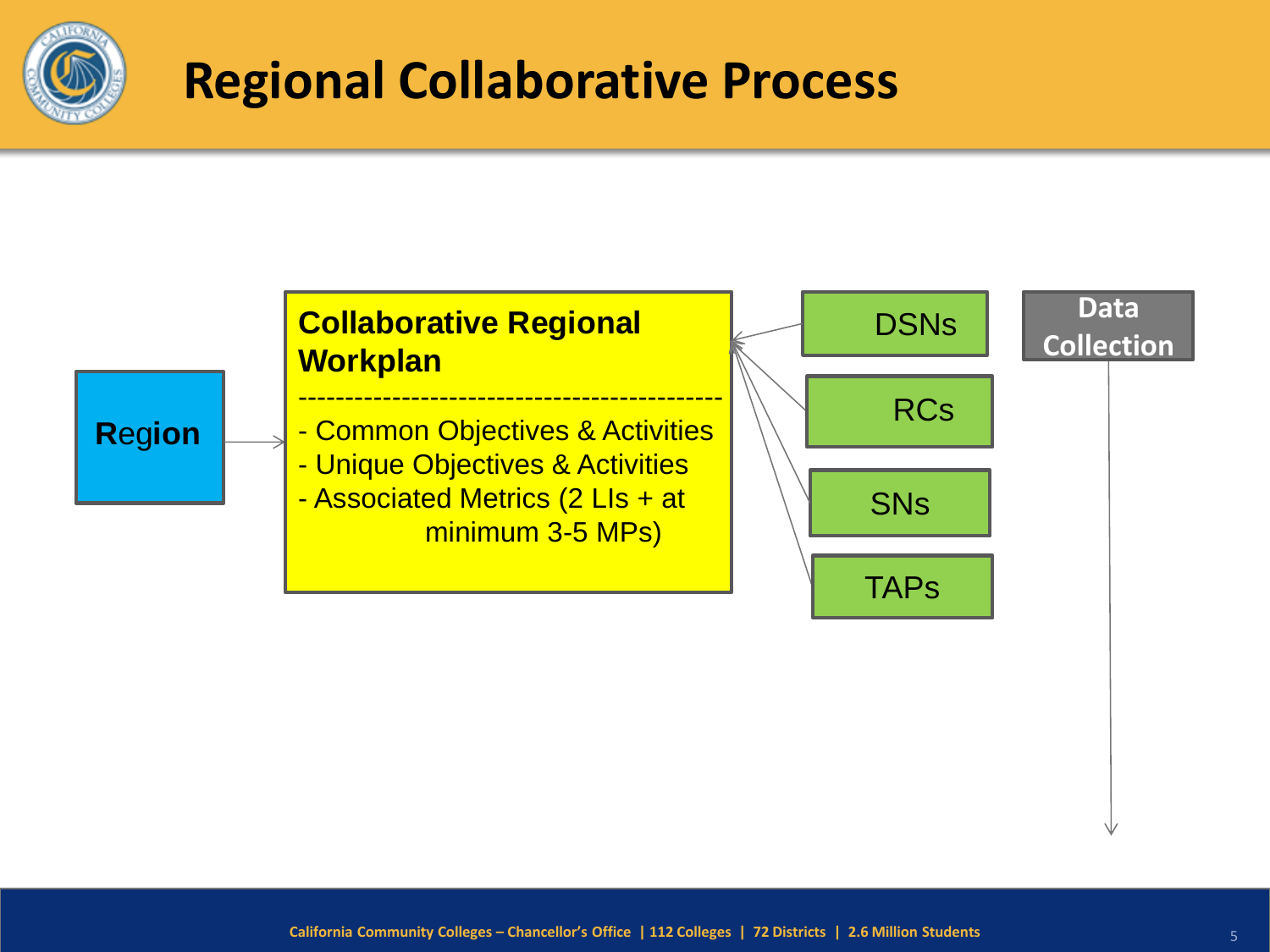

- 1.Regions review/verify priority and emergent sectors
- 2.DSN and their host college will identify and commit to workplan objectives that are in alignment with:
	- Statewide objectives (per sector)
	- Industry stakeholder input (industry advisory group)
	- Regional consortia goals
	- Intent and purpose of SB 1402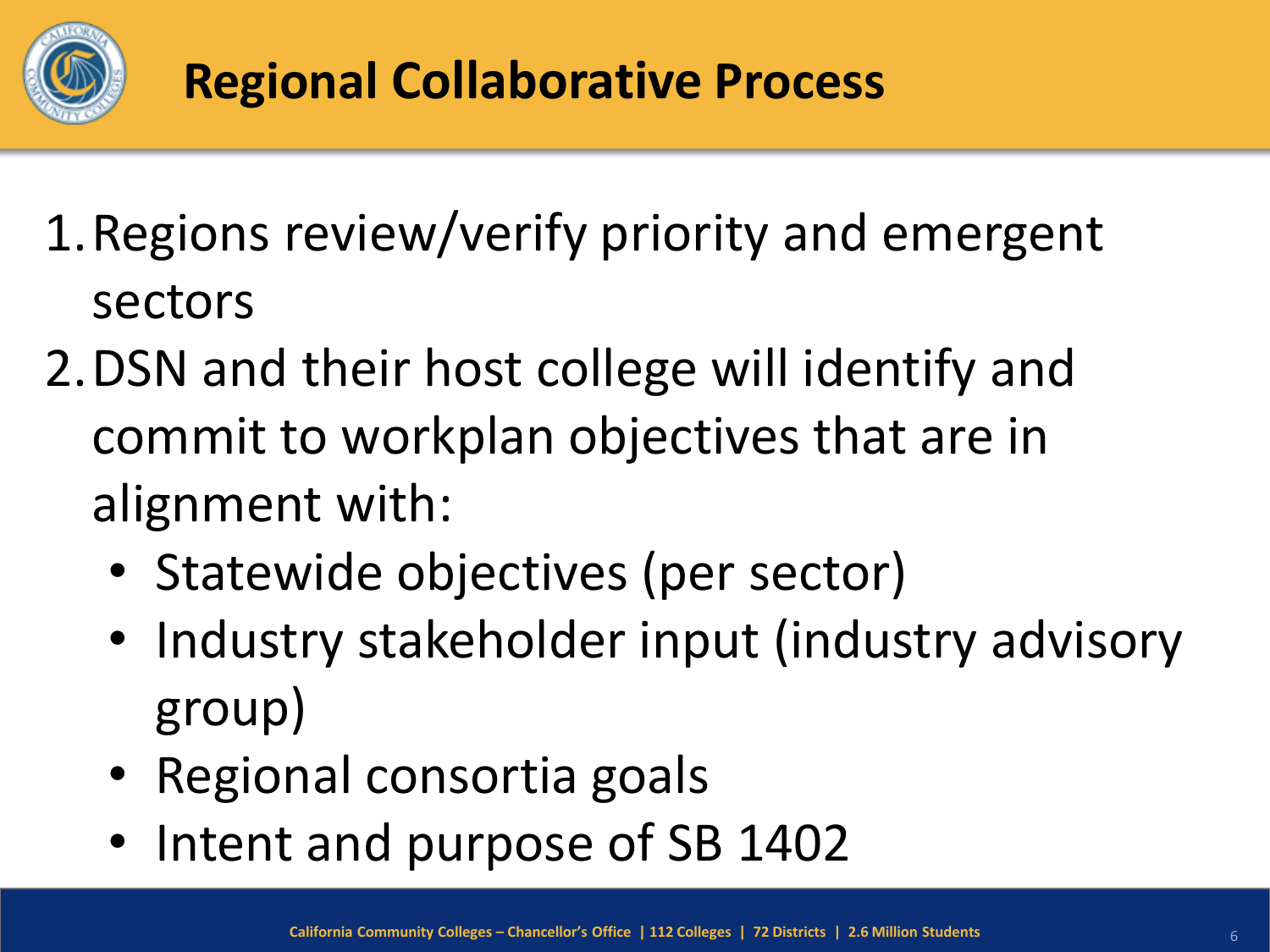

- 3. In a collaborative planning session attended by DSNs, RCs, SNs & TAPs, plan regionally for common & unique objectives & activities:
	- 5-10 workplan objectives
	- at least 5 objectives must have associated metrics
	- 2 can be Leading Indicators (LIs) and at a minimum 3-5 MPs
- 4. After collaborative plan developed, all parties sign off on collaboration
- 5. CCCCO Project Monitors sign off on workplan objectives and metrics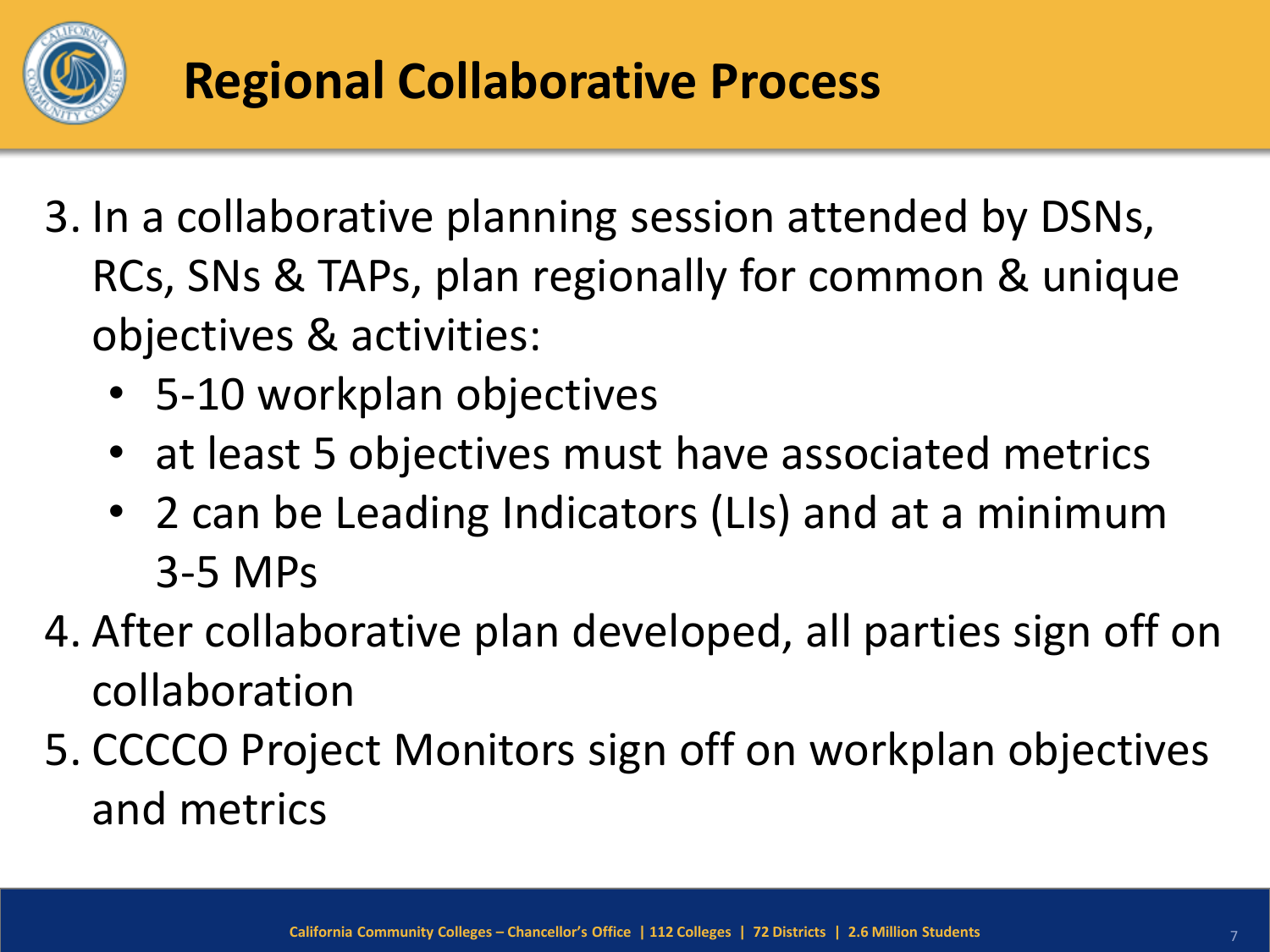

#### **Appendix B - Application Forms**

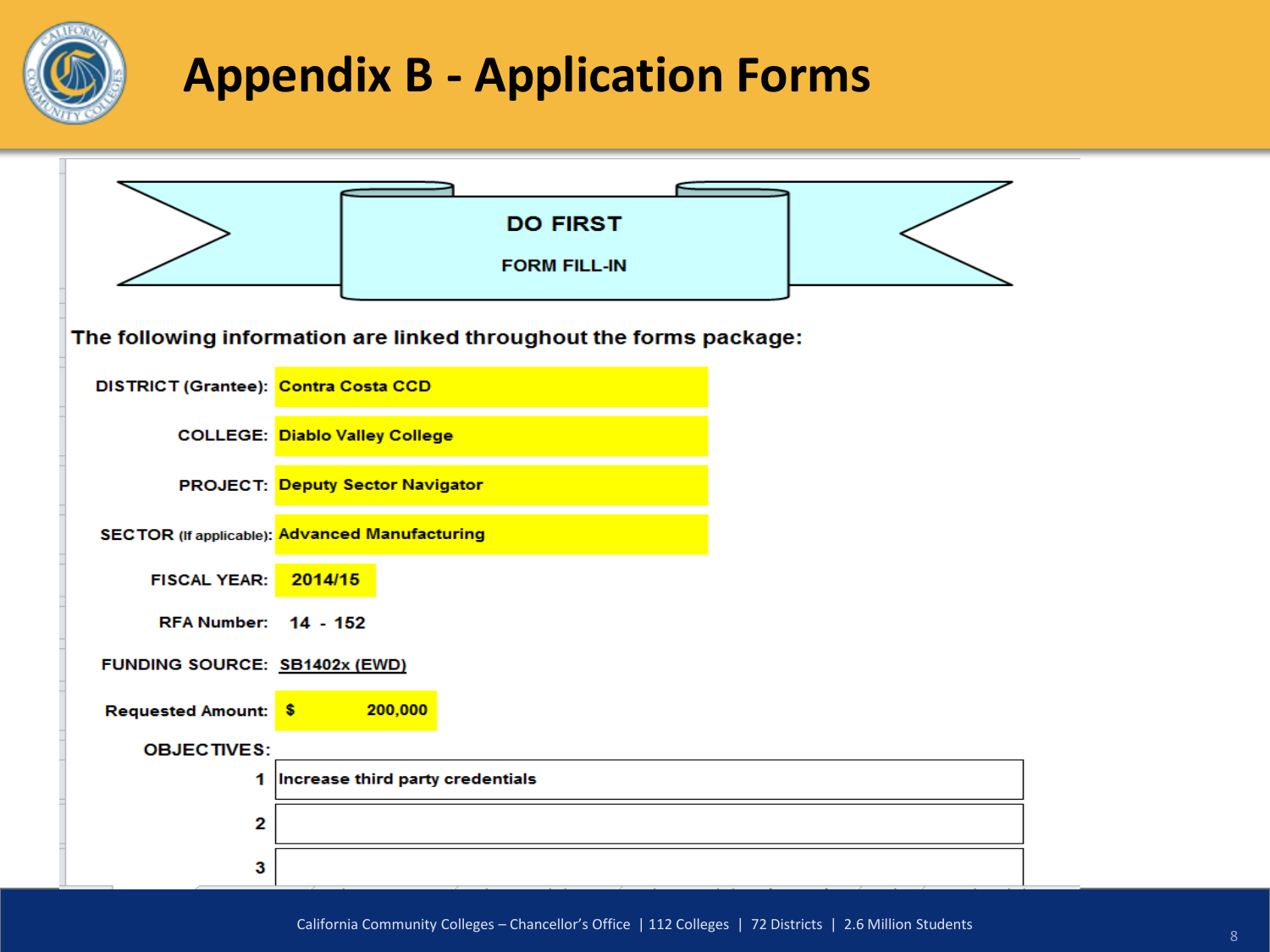

#### **Appendix B - Application Forms**

|                                                      |                        |                 |                                                                                                           |                                                       | <b>PROJECT: Deputy Sector Navigator</b> |                              |  |
|------------------------------------------------------|------------------------|-----------------|-----------------------------------------------------------------------------------------------------------|-------------------------------------------------------|-----------------------------------------|------------------------------|--|
|                                                      |                        |                 |                                                                                                           | <b>SECTOR (If applicable): Advanced Manufacturing</b> |                                         |                              |  |
|                                                      |                        |                 |                                                                                                           |                                                       | <b>DISTRICT: Contra Costa CCD</b>       |                              |  |
|                                                      |                        |                 |                                                                                                           |                                                       | <b>COLLEGE: Diablo Valley College</b>   |                              |  |
|                                                      |                        |                 |                                                                                                           | <b>RFA NUMBER: 14-152</b>                             |                                         |                              |  |
| <b>Statement of Work (Annual Workplan)</b>           |                        |                 |                                                                                                           |                                                       |                                         |                              |  |
| <b>Objectives/Leading Indicators/Momentum Points</b> |                        |                 |                                                                                                           |                                                       |                                         |                              |  |
|                                                      | Objective:             | 1               |                                                                                                           |                                                       |                                         |                              |  |
| Increase third party credentials                     |                        |                 |                                                                                                           |                                                       |                                         |                              |  |
|                                                      | <b>Metric Number*:</b> |                 |                                                                                                           |                                                       |                                         |                              |  |
| Leading Indicator:                                   |                        | LI <sub>3</sub> | Alignment of a certificate with state-, industry-, nationally-, and/or employer-recongnized certification |                                                       |                                         |                              |  |
| Momentum Point:                                      |                        | <b>MP 29</b>    | Acquired an industry-recognized, third-party credential                                                   |                                                       |                                         |                              |  |
|                                                      |                        |                 |                                                                                                           |                                                       |                                         |                              |  |
|                                                      |                        |                 | <b>Activities</b>                                                                                         | <b>Performance Outcomes</b>                           | <b>Timelines</b>                        | <b>Responsible Person(s)</b> |  |
| #                                                    |                        |                 |                                                                                                           |                                                       |                                         |                              |  |
|                                                      |                        |                 |                                                                                                           |                                                       |                                         |                              |  |
|                                                      |                        |                 |                                                                                                           |                                                       |                                         |                              |  |
| 1.1                                                  |                        |                 |                                                                                                           |                                                       |                                         |                              |  |
|                                                      |                        |                 |                                                                                                           |                                                       |                                         |                              |  |
|                                                      |                        |                 |                                                                                                           |                                                       |                                         |                              |  |
| 1.2                                                  |                        |                 |                                                                                                           |                                                       |                                         |                              |  |
|                                                      |                        |                 |                                                                                                           |                                                       |                                         |                              |  |
|                                                      |                        |                 |                                                                                                           |                                                       |                                         |                              |  |
|                                                      |                        |                 |                                                                                                           |                                                       |                                         |                              |  |
| 1.3                                                  |                        |                 |                                                                                                           |                                                       |                                         |                              |  |
|                                                      |                        |                 |                                                                                                           |                                                       |                                         |                              |  |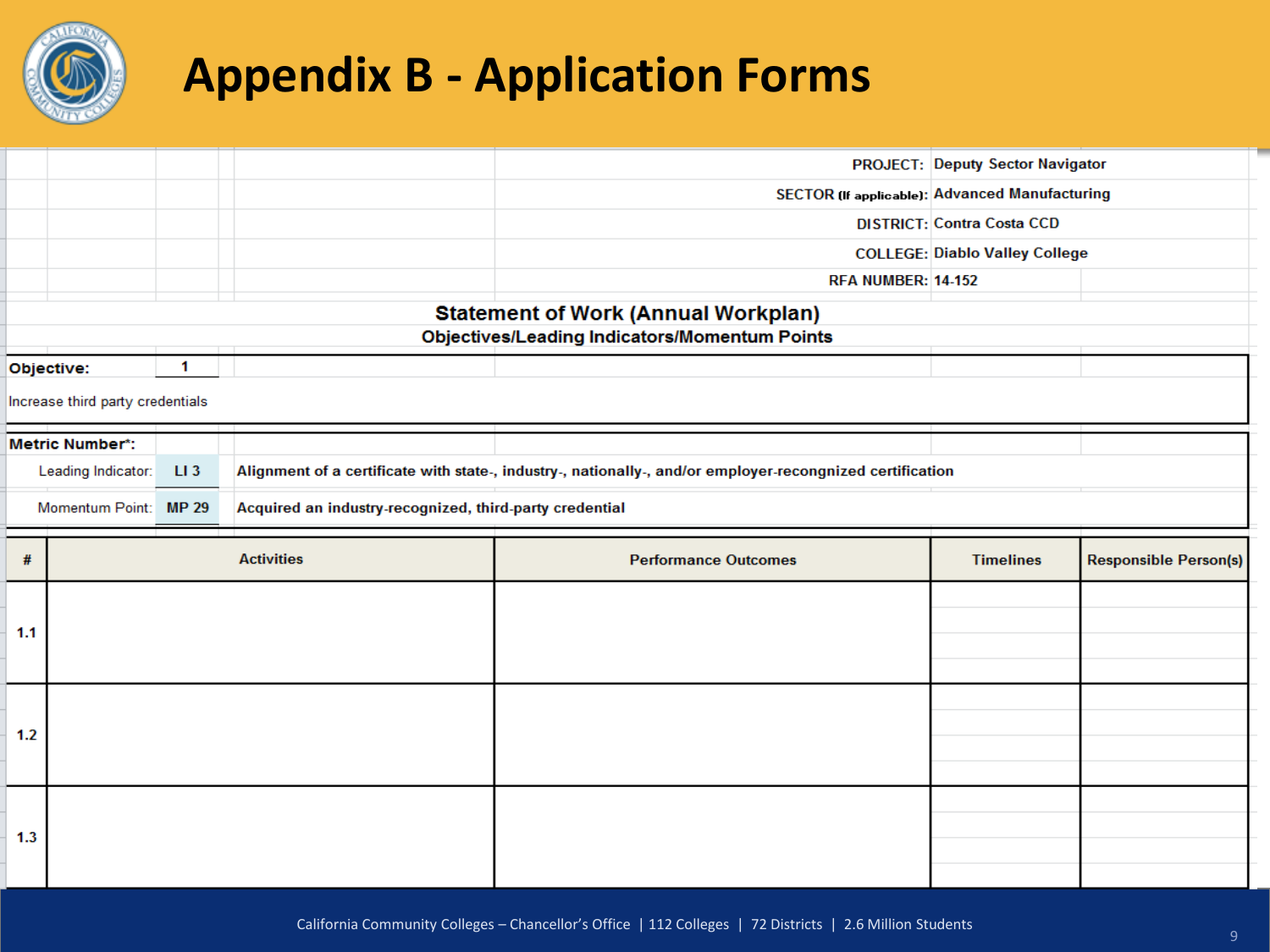

- Need to focus on LaunchBoard not reporting for Common Discussion template
- Year-to-Date Expenditure & Progress Report reporting on objectives and metrics identified in workplan
- LaunchBoard data uploads required in August 2015
- Webinar on selecting metrics on March 20, 2014; 12 noon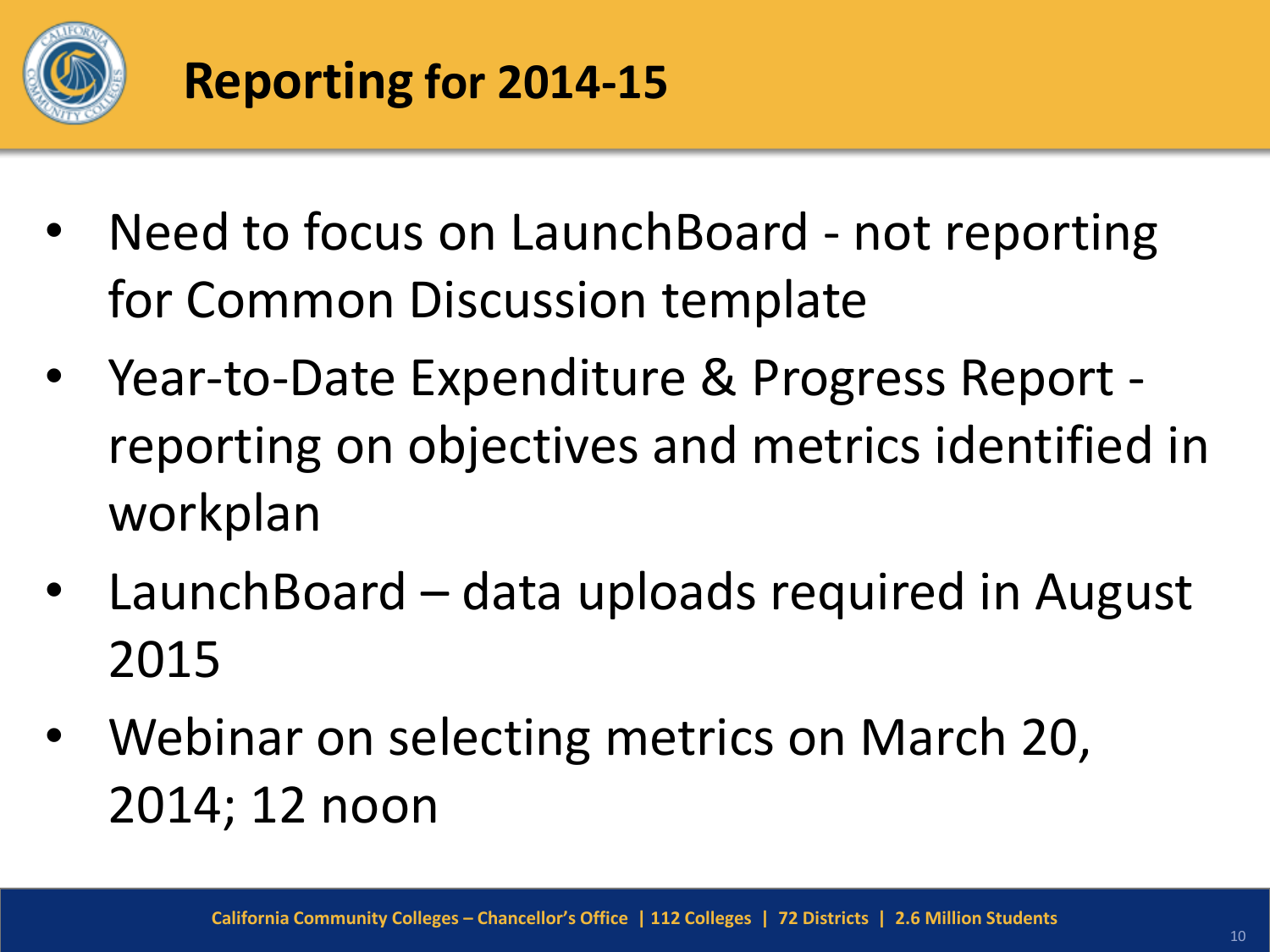

### **[Article I-Program-Specific Legal Terms and](http://extranet.cccco.edu/Portals/1/WED/WEDDRFA/Renewal-SN-RC-DSN/AppA-ArticleI-and-ArticleII--SN-DSN-TAPCOE-RC-Rev-3-14-14.pdf)**

**[Conditions and Article II Standard Legal Terms and](http://extranet.cccco.edu/Portals/1/WED/WEDDRFA/Renewal-SN-RC-DSN/AppA-ArticleI-and-ArticleII--SN-DSN-TAPCOE-RC-Rev-3-14-14.pdf)** 

#### **[Conditions](http://extranet.cccco.edu/Portals/1/WED/WEDDRFA/Renewal-SN-RC-DSN/AppA-ArticleI-and-ArticleII--SN-DSN-TAPCOE-RC-Rev-3-14-14.pdf)**

- **Cost and Payments**
- **Budget Changes**
- **Application Amendment Requests**
- **Reporting**
- **Evaluation**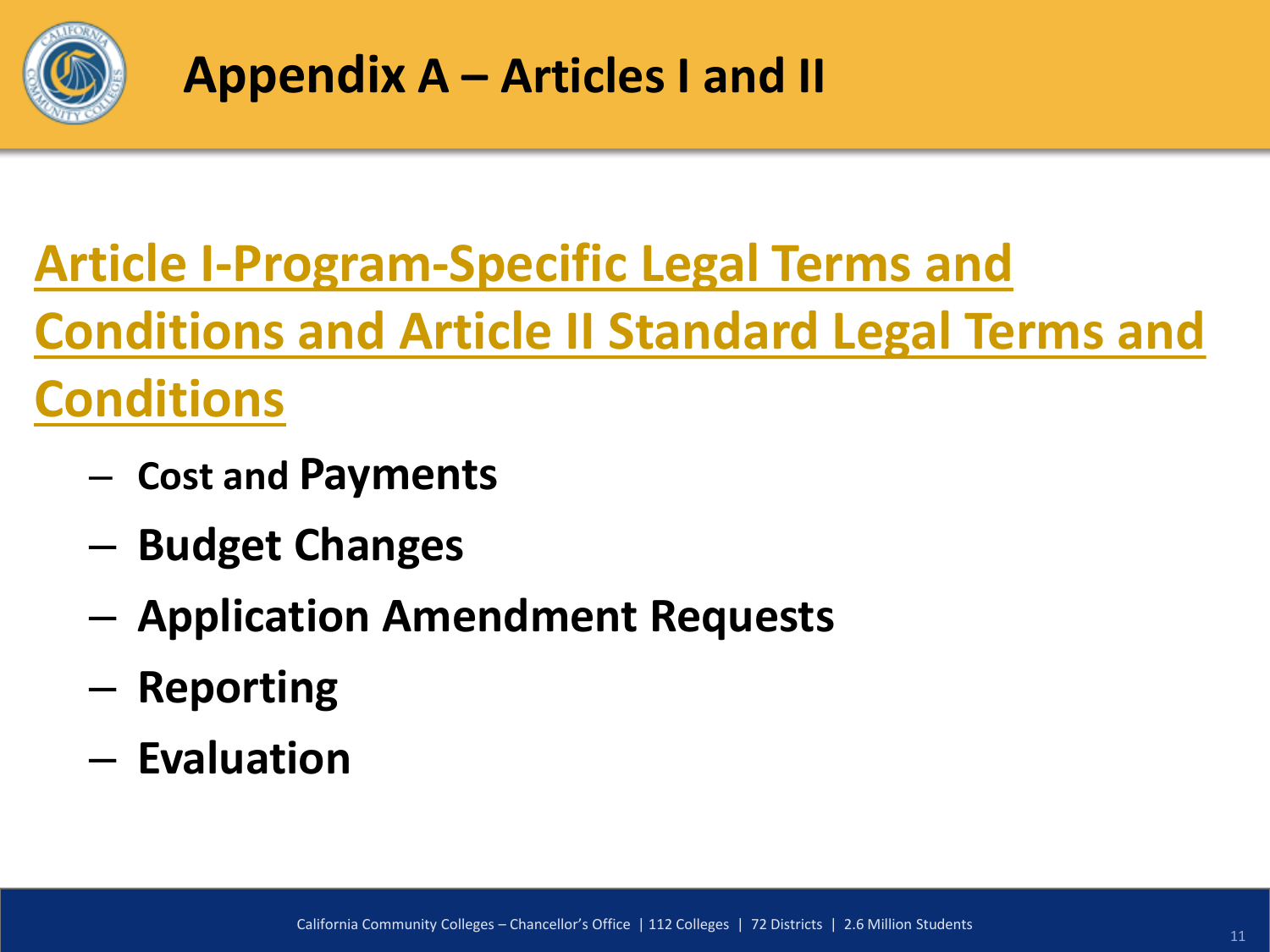

#### **Appendices C, D, E**

• **Appendix C – [Guidelines, Definitions and](http://extranet.cccco.edu/Portals/1/WED/WEDDRFA/Renewal-SN-RC-DSN/AppC-Guidelines-Definitions--AllowableExpendituresforEWDP.pdf)  [Allowable Expenditures](http://extranet.cccco.edu/Portals/1/WED/WEDDRFA/Renewal-SN-RC-DSN/AppC-Guidelines-Definitions--AllowableExpendituresforEWDP.pdf)** *(PDF)*

• **Appendix D – [Common Metrics and](http://extranet.cccco.edu/Portals/1/WED/WEDDRFA/Renewal-SN-RC-DSN/AppD-CommonMetrics-SN-DSN-TAPCOE-RC.pdf)  [Accountability Measures](http://extranet.cccco.edu/Portals/1/WED/WEDDRFA/Renewal-SN-RC-DSN/AppD-CommonMetrics-SN-DSN-TAPCOE-RC.pdf)** *(Revised) (PDF)*

• **Appendix E – Allocation Listings** *(PDF)*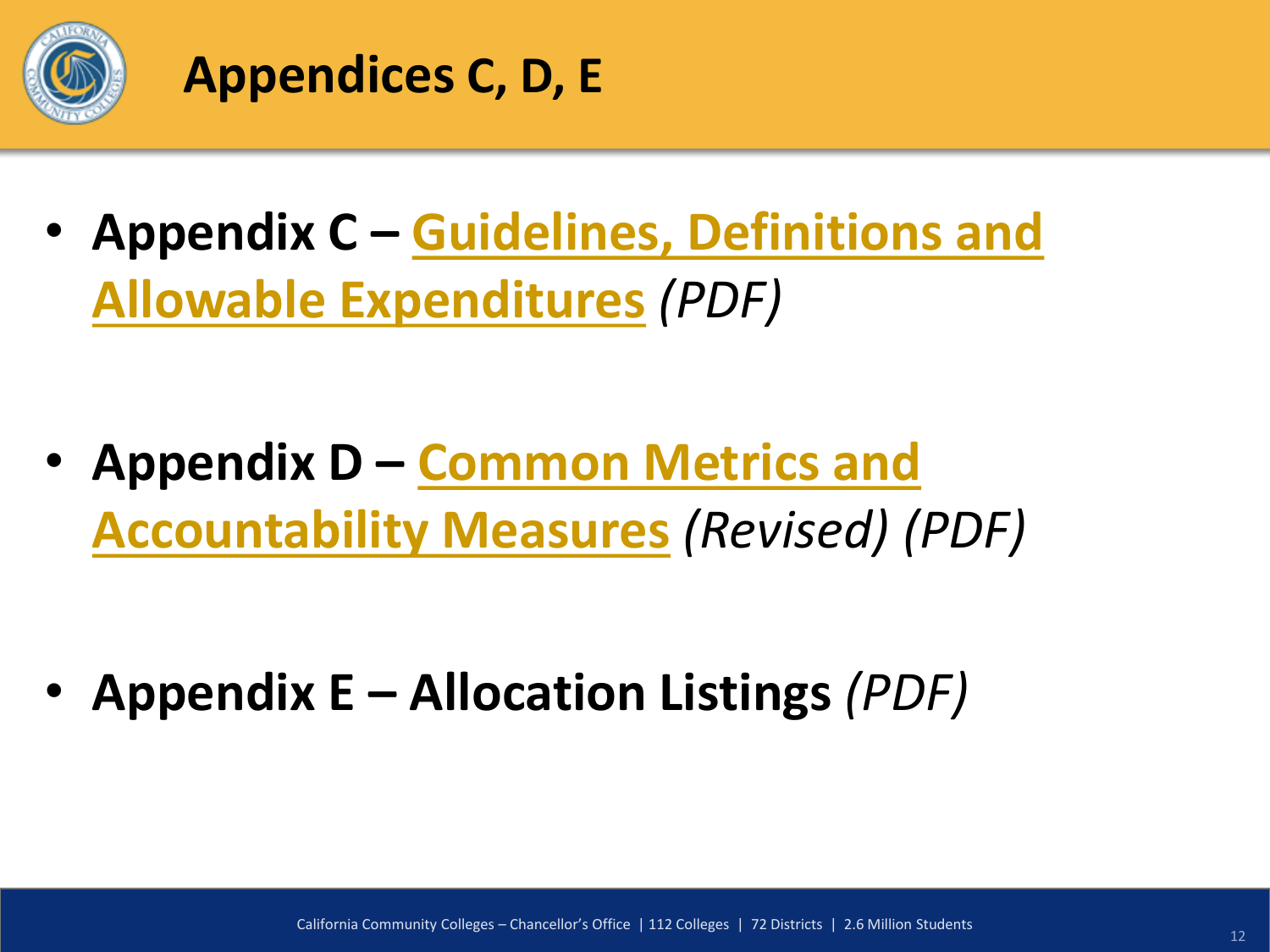

**Appendices F, G, H**

## **Appendix F – [2014-15 Renewals](http://extranet.cccco.edu/Portals/1/WED/WEDDRFA/Renewal-SN-RC-DSN/AppF-WorkplanProcess-2014-15-SN-DSN-TAPCOE-RC.pdf) [–](http://extranet.cccco.edu/Portals/1/WED/WEDDRFA/Renewal-SN-RC-DSN/AppF-WorkplanProcess-2014-15-SN-DSN-TAPCOE-RC.pdf) [Workplan](http://extranet.cccco.edu/Portals/1/WED/WEDDRFA/Renewal-SN-RC-DSN/AppF-WorkplanProcess-2014-15-SN-DSN-TAPCOE-RC.pdf)  [Process](http://extranet.cccco.edu/Portals/1/WED/WEDDRFA/Renewal-SN-RC-DSN/AppF-WorkplanProcess-2014-15-SN-DSN-TAPCOE-RC.pdf)** *(PDF)*

**Appendix G – [Common Metrics Decision Tree](http://extranet.cccco.edu/Portals/1/WED/WEDDRFA/Renewal-SN-RC-DSN/AppG-CommonMetricsDecisionTree.pdf)** *(PDF)*

**Appendix H – [Collaborative Regional Workplan](http://extranet.cccco.edu/Portals/1/WED/WEDDRFA/Renewal-SN-RC-DSN/AppH-CollaborativeRegionalWorkplanCertification.pdf)  [Certification](http://extranet.cccco.edu/Portals/1/WED/WEDDRFA/Renewal-SN-RC-DSN/AppH-CollaborativeRegionalWorkplanCertification.pdf)** *(PDF)*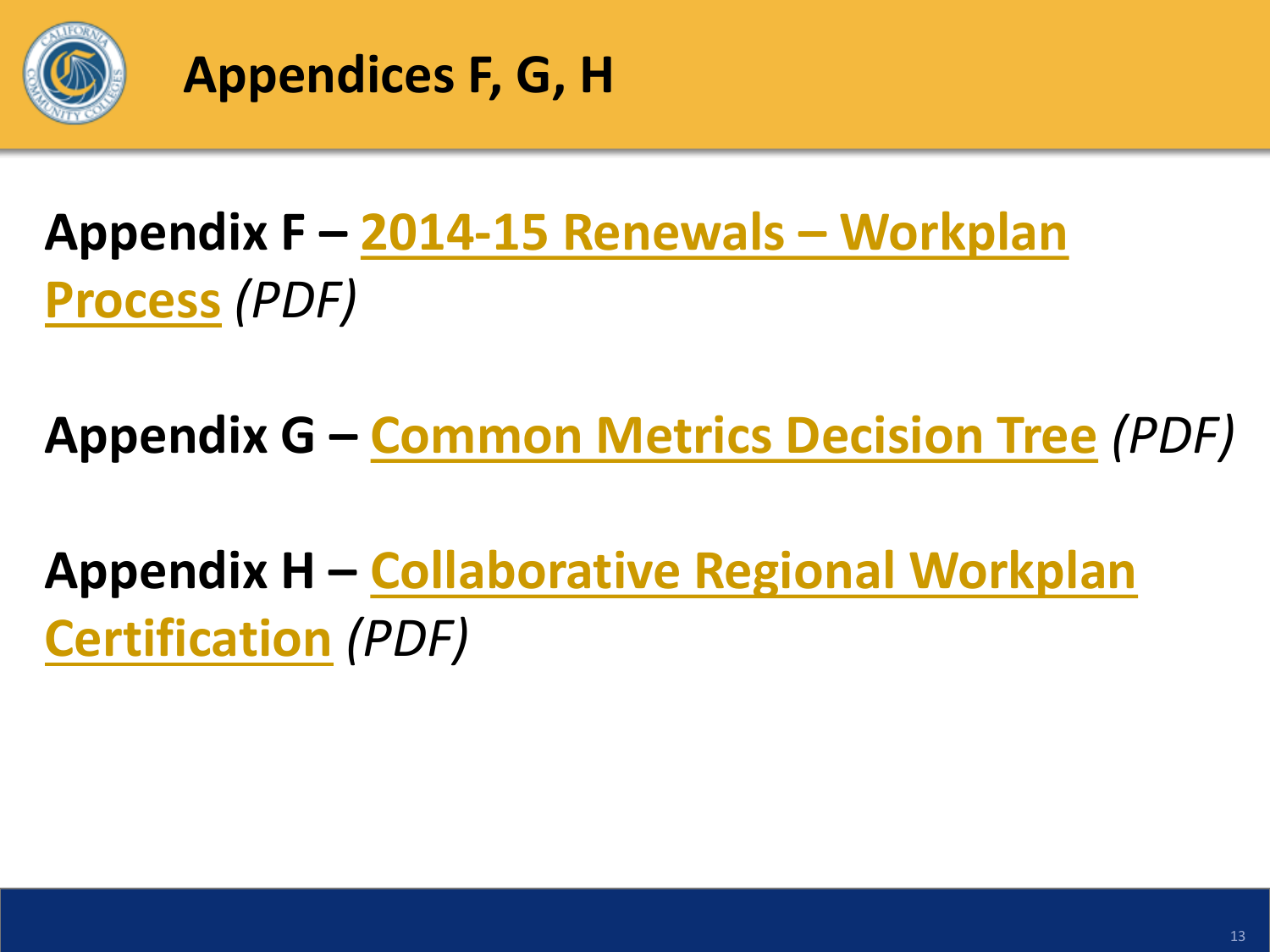



#### **Application Checklist**

Please submit the following materials electronically by

5:00 p.m. Friday, May 2, 2014 to:

WEDDrenewals@cccco.edu

- **NOTE:** This checklist is a tool for allocation recipients to use when completing their renewal application. If the application contains the following information, the packet will be complete.
- П Contact Page (See Appendix B. Application Forms)
- П Annual Workplan (See Appendix B. Application Forms)
- $\Box$ Application Budget Summary (See Appendix B, Application Forms (Requires original CBO/Designee and Project Monitor Signature)
- Application Budget Detail Sheet (See Appendix B, Application Forms)  $\Box$
- $\Box$ Application Budget Detail Sheet-Match (See Appendix B. Application Forms and Appendix E Allocation Listings to determine renewal applications that require match)
- Out-of-State Travel Form(s) (If requesting Out-of-State Travel include this form as part  $\Box$ of your application):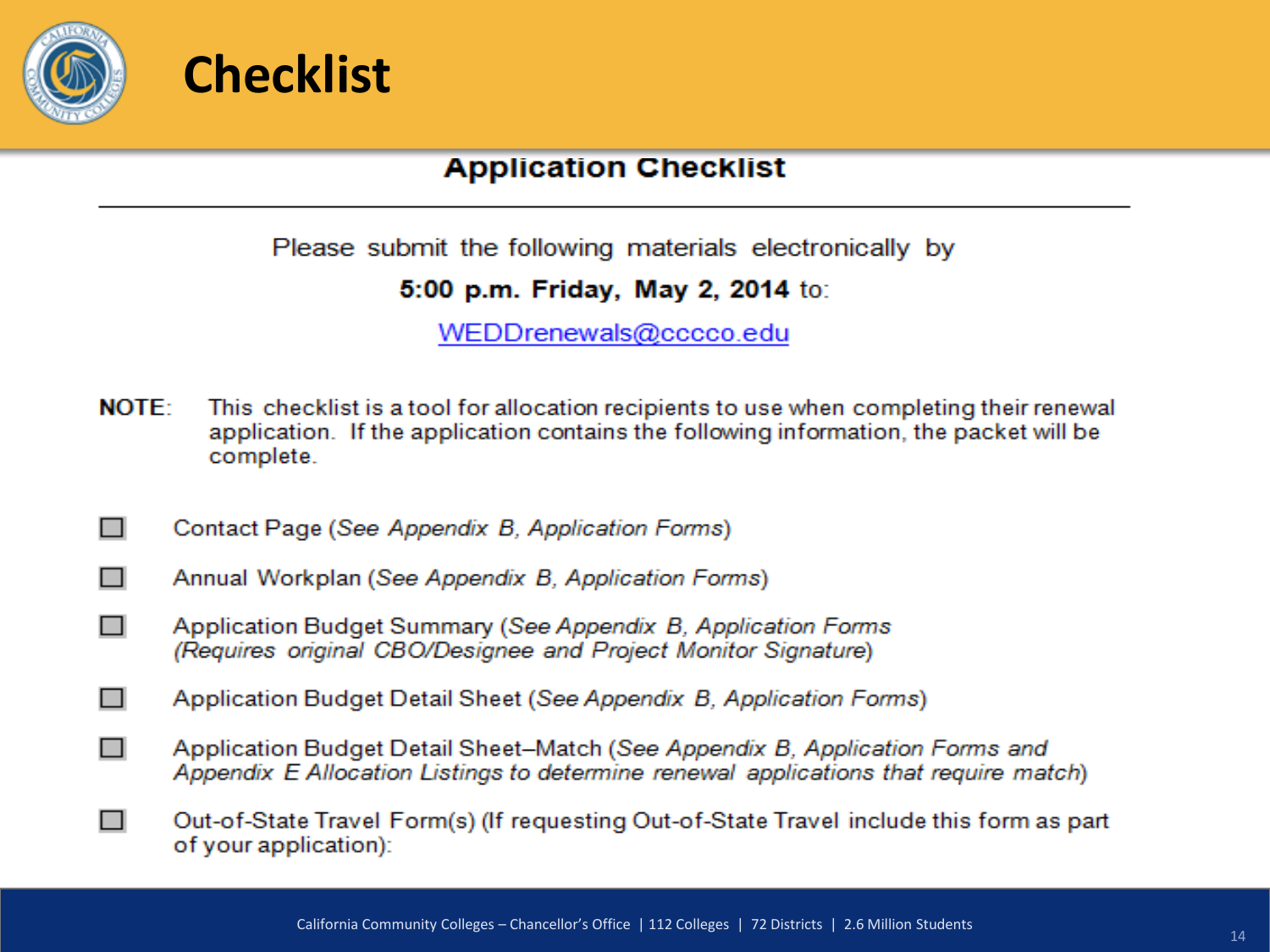



- No supplemental material (DO NOT include appendices or other supplemental information unless specifically requested in the Application.)
- Applications must be submitted electronically in one e-mail. All submitted documents should be in MS Word, or PDF format for documents requiring a signature, and e-mailed to WEDDrenewals@cccco.edu by 5:00 p.m., Friday, May 2, 2014.

The maximum size for all attachments sent within an individual e-mail is 10 MB. Applicants should check their institution's server limits for attachment file size when sending documents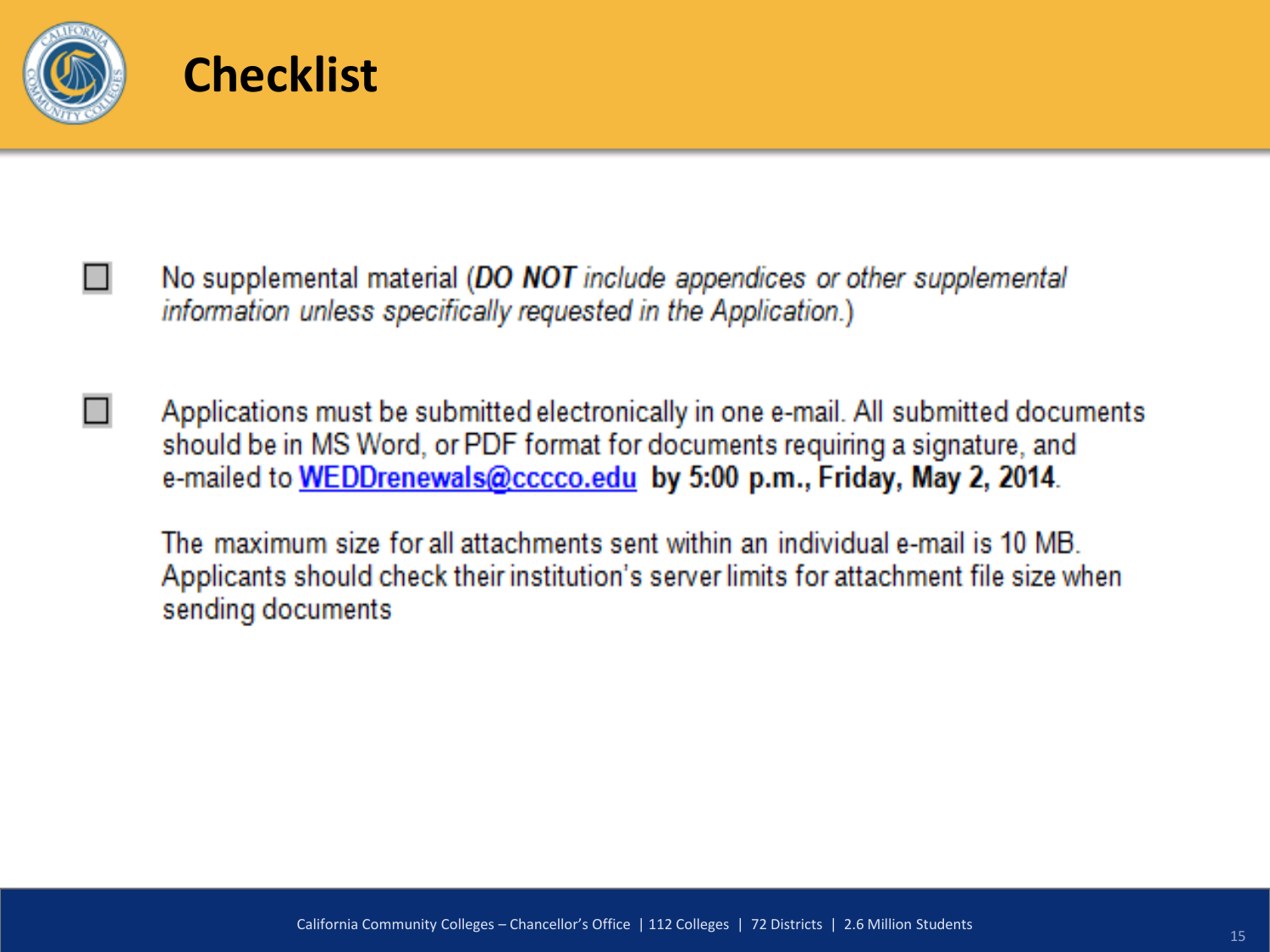

## **Calendar of Key & Reporting Dates**

| <b>Key Dates</b>       |                                                                 |
|------------------------|-----------------------------------------------------------------|
| March 14, 2014         | <b>RFA Released</b>                                             |
| March 19, 2014         | <b>Technical Assistance Conference</b>                          |
| May 2, 2014            | Deadline for Submitting Application                             |
| May 19-20, 2014        | Board of Governors Approval (grants over \$100,000)             |
| July 1, 2014           | <b>Grant Commencement</b>                                       |
| <b>Reporting Dates</b> |                                                                 |
| October 25, 2014       | 1st Quarter Year-to-Date Expenditure and Progress Report<br>due |
| January 25, 20145      | 2nd Quarter Year-to-Date Expenditure and Progress<br>Report due |
| April 25, 2014         | 3rd Quarter Year-to-Date Expenditure and Progress<br>Report due |
| July 25, 2015          | 4th Quarter Year-to-Date Expenditure and Progress Report<br>due |
| August 31, 2015        | Final Claim of Expenditures and Final Report                    |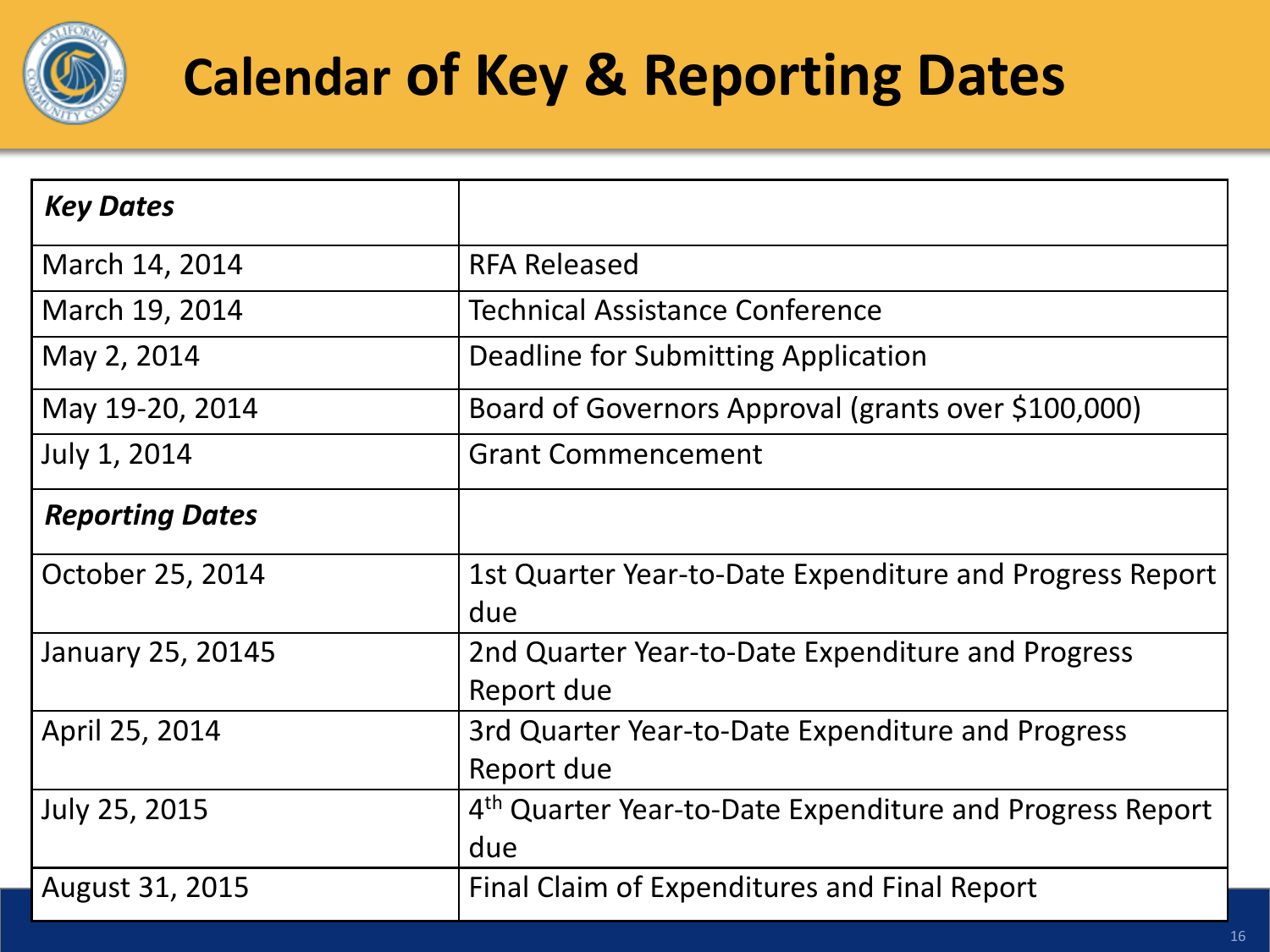

#### **RFA Clarification**

If any ambiguity, conflict, discrepancy, omission, or other error in this RFA is discovered, immediately notify the Chancellor's Office of the error and request a written modification or clarification of the document. A clarifying addendum will be given to all parties who have obtained the RFA, without divulging the source of the request. Insofar as practical, the Chancellor's Office will give such notice to other interested parties, but the Chancellor's Office shall not be responsible for failure to do so.

Contact person for these Instructions and/or RFA Specification is:

Abigail Singleton **[asingleton@cccco.edu](mailto:asingleton@cccco.edu)**